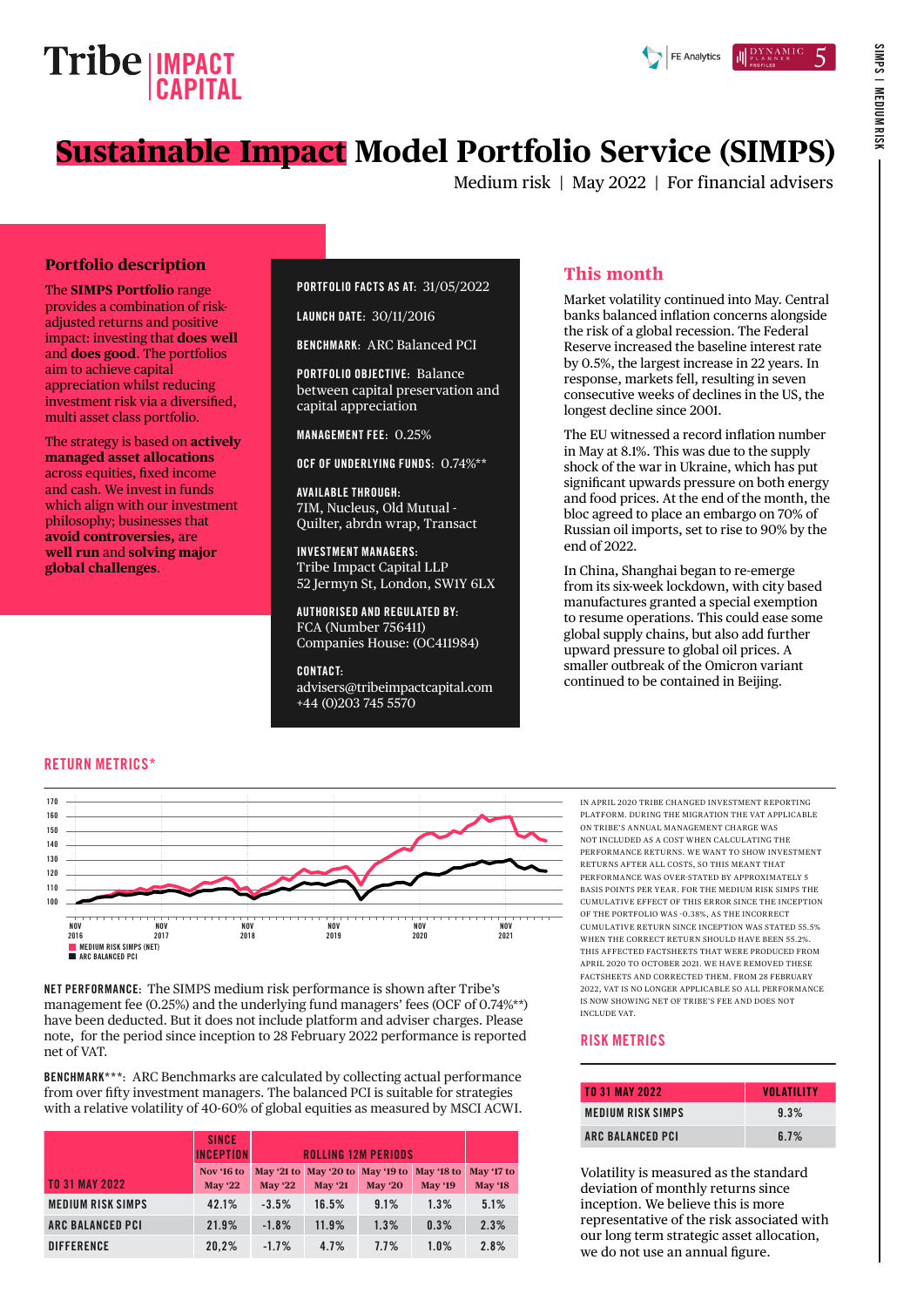# **IMPACT CAPITAL**

#### TOP 3 EQUITY HOLDINGS TOP 3 FIXED INCOME HOLDINGS

| JANUS HENDERSON GLOBAL SUSTAINABLE EQUITY | 70/<br>70 | <b>WELLINGTON IMPACT BOND</b>               | 9% |
|-------------------------------------------|-----------|---------------------------------------------|----|
| SCHRODER GLOBAL ENERGY TRANSITION         | 7%        | THREADNEEDLE UK SOCIAL BOND                 | 6% |
| NINETY ONE GLOBAL ENVIRONMENT FUND        | 6%        | LIONTRUST SUSTAINABLE FUTURE CORPORATE BOND | 5% |

#### ASSET ALLOCATION



#### IMPACT ALLOCATION

The UN Sustainable Development Goals (SDGs) are the blueprint to achieve a better and more sustainable future for all. To help translate the Goals into the **SIMPS Portfolios** we have aggregated them into our four Impact Themes.



THE GREY SECTION OF THE GRAPH WHICH MAKES UP 17% OF THE SIMPS MEDIUM RISK PORTFOLIO REPRESENTS CASH AND FUNDS THAT ARE MULTI-THEMED AND CAN'T BE ATTRIBUTED TO ONLY ONE SDG.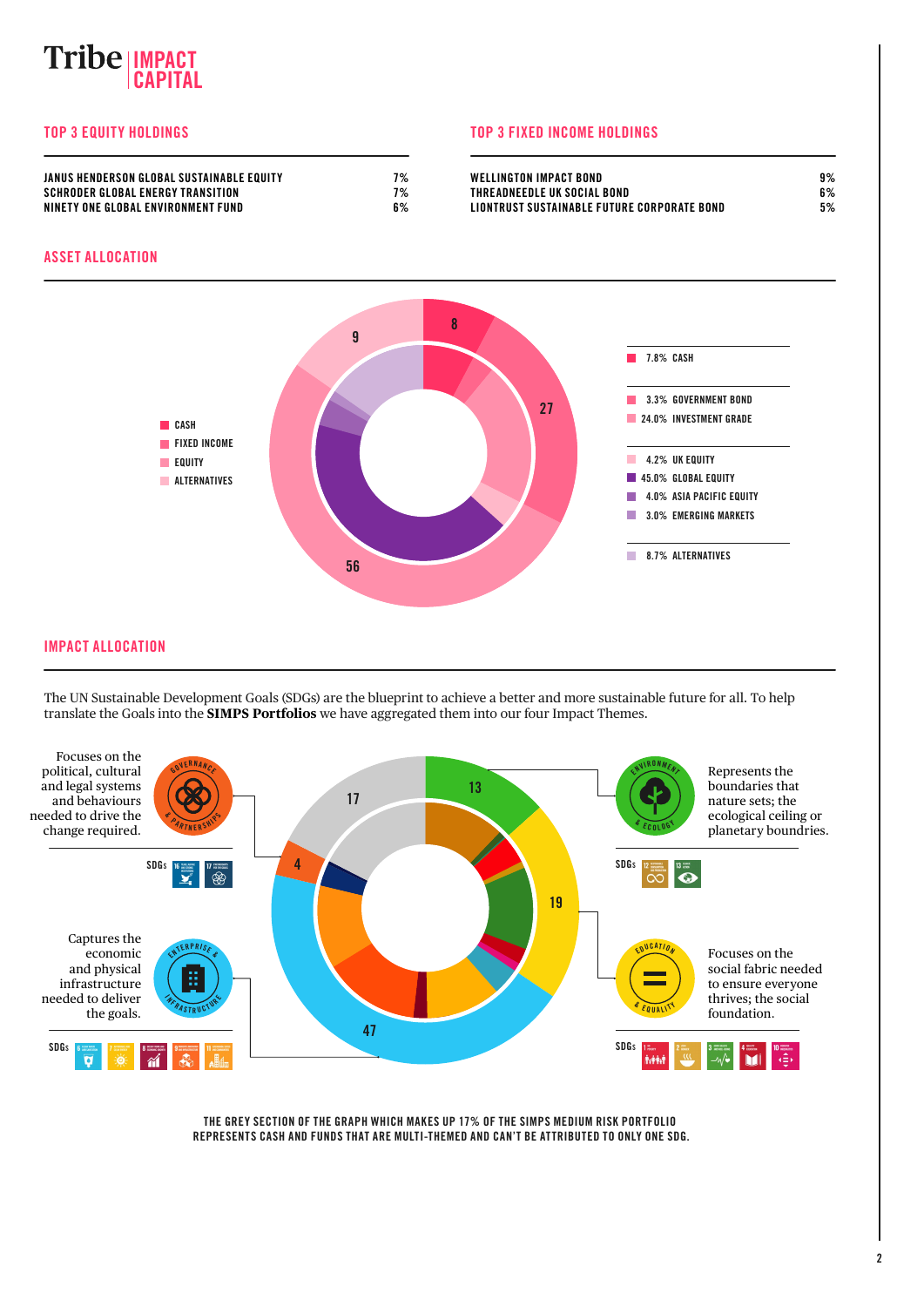

#### **Carbon Intensity1**

The equities in the medium risk **SIMPS Portfolio** are **18% less** carbon intensive than the MSCI ACWI benchmark.



#### TONS OF CO2 / \$M SALES

Businesses with lower carbon intensity demonstrate their operational efficiency and release less carbon into the atmosphere per pound of revenue.

#### **Carbon Saved1**

By investing £100,000 into the medium risk **SIMPS Portfolio** rather than the MSCI ACWI benchmark, you save **5.3 tons** of carbon dioxide (CO2) if invested for 12 months. This represents:



THE CARBON EMITTED BY:

**6 flights** from London to New York (economy class)

THE CARBON SEQUESTERED BY:

**87** medium grown coniferous tree seedlings grown for 10 years

**Source:** MSCI & US EPA Carbon calculator as at 31/03/2022.

1 Based on scope 1 and 2 emissions of covered listed equities (54% of medium risk SIMPS portfolio).

#### **Healthcare**

Across all equity fund holdings<sup>2</sup> in the medium risk **SIMPS Portfolio**, **56** companies provide access to healthcare.

**16** report on the number of people who received access to healthcare.

In total, these 16 companies have provided healthcare to **241,935,928** people this reporting year<sup>3</sup>.

That's the equivalent of **1.60** people for each £100,000 invested in the medium risk **SIMPS Portfolio** for 12 months.

#### **Financial services**

Across all equity fund holdings<sup>2</sup> in the medium risk **SIMPS Portfolio**, **19** companies provide financial services.

**10** report on the provision of financial services to those previously excluded.

In total, these 10 companies have provided financial services to **693,616,253** people who previously didn't have access to financial services this reporting year<sup>3</sup>.

That's the equivalent of **1.7** people for each £100,000 invested in the medium risk **SIMPS Portfolio** for 12 months.



#### **Renewable energy**

Across all equity fund holdings<sup>2</sup> in the medium risk **SIMPS Portfolio**, all **429** companies could produce their own renewable energy by investing in onsite renewable energy infrastructure.

**49** companies report on renewable energy generation.

In total, these 49 companies have generated **474,162,863** MWh of renewable energy this reporting year<sup>3</sup>.

That's the equivalent of **6.0** MWh of renewable energy for each £100,000 invested in the medium risk **SIMPS Portfolio** for 12 months.